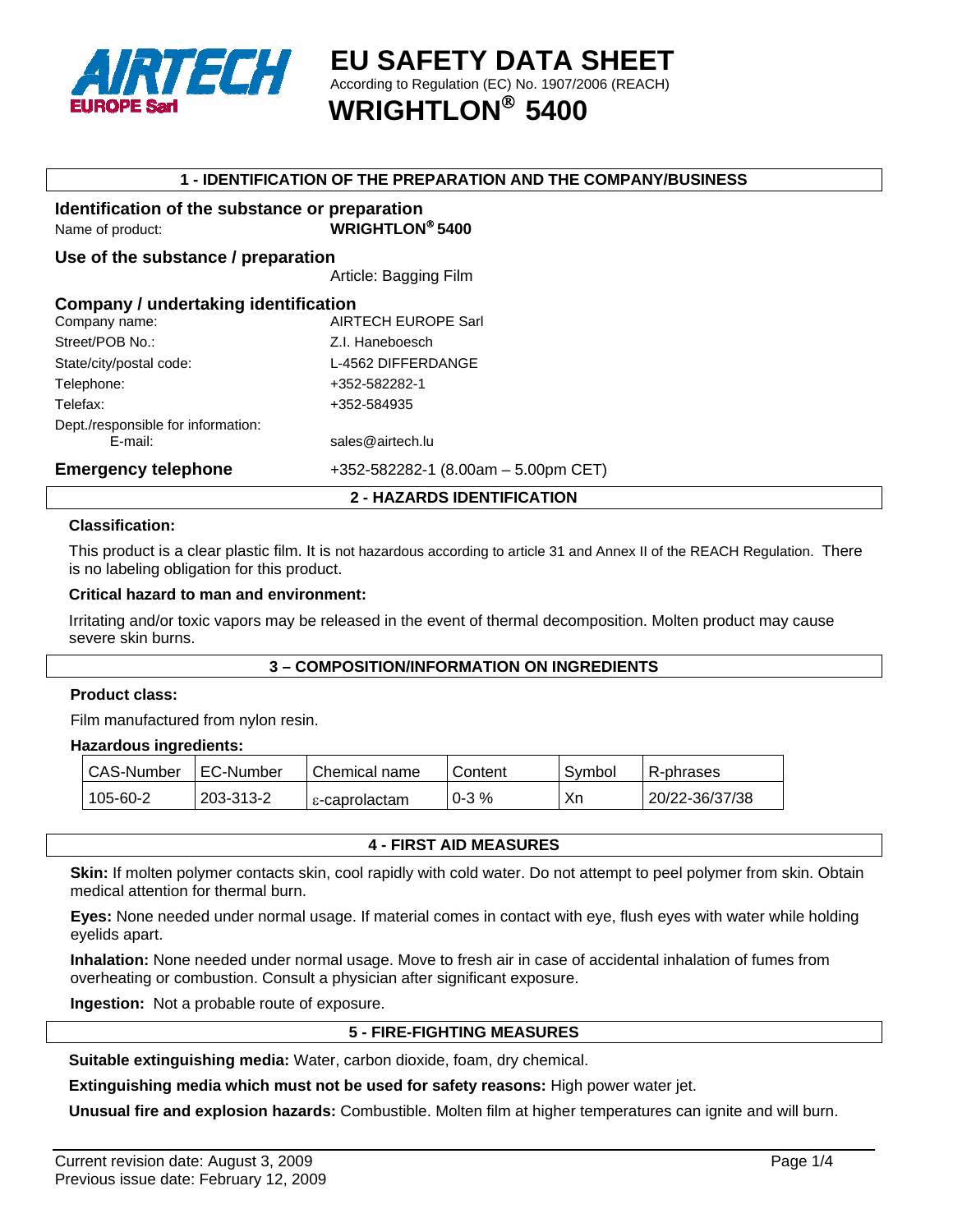

# **EU SAFETY DATA SHEET**

According to Regulation (EC) No. 1907/2006 (REACH)

# ® **WRIGHTLON 5400**

**Special protective equipment:** In the event of fire, wear an approved positive pressure self-contained breathing apparatus and full protective clothing.

# **6 - ACCIDENTAL RELEASE MEASURES**

**Environmental precautions:** Do not allow to enter ground water, sewage or drains.

**Methods for clean-up:** Collect and store into containers for disposal.

# **7 - HANDLING AND STORAGE5**

**Handling:** Good industrial practice for handling of chemical products should be followed. Provide adequate ventilation, and local exhaust as needed.

**Storage:** Store in a cool, dry area, away from direct sunlight, at 20-25°C and 50-55% relative humidity. Keep original packaging tightly closed until use to prevent moisture absorption and contamination.

# **8 - EXPOSURE CONTROLS/ PERSONAL PROTECTION**

#### **Exposure limit values:**

| <b>CAS No.</b> | EC No.    | <b>Chemical name</b>    | Type                    | Value                                  |
|----------------|-----------|-------------------------|-------------------------|----------------------------------------|
| 105-60-2       | 203-313-2 | $\epsilon$ -caprolactam | WEL-TWA                 | 1 mg/m <sup>3</sup> (dust only)        |
|                |           |                         | <b>WEL-STEL</b>         | $3$ mg/m <sup>3</sup> (dust only)      |
|                |           |                         | WEL-TWA                 | 10 mg/m <sup>3</sup> (dust and vapour) |
|                |           |                         | <b>WEL-STEL</b>         | 20 mg/m <sup>3</sup> (dust and vapour) |
|                |           |                         | WEL (Europe) 8-hour TWA | 10 mg/m $3$                            |
|                |           |                         | WEL (Europe) STEL       | 10 mg/m $3$                            |

**Exposure controls:** Overall room ventilation and/or local exhaust at points of fume generation in the work area.

#### **Occupational exposure controls:**

|                   | Respiratory protection: None under normal usage.                                                                 |
|-------------------|------------------------------------------------------------------------------------------------------------------|
| Hand protection:  | Protective gloves according to EN 407 are required when handling hot material.<br>Glove material: nitrile rubber |
| Eye protection:   | Use tightly sealed safety glasses according to EN 166.                                                           |
| Hygiene measures: | Wash hands before handling food and at the end of work.                                                          |

#### **9 - PHYSICAL AND CHEMICAL PROPERTIES**

| Appearance:                              | Thin clear film.                |
|------------------------------------------|---------------------------------|
| Odor:                                    | None.                           |
| pH:                                      | Not applicable.                 |
| Solubility in water:                     | Insoluble.                      |
| Vapor pressure:                          | Negligible at room temperature. |
| Vapor density (air=1):                   | Not determined.                 |
| Flash point:                             | Not applicable.                 |
| Decomposition temperature:               | $>300^{\circ}$ C.               |
| Auto-ignition temperature (ASTM D 1929): | $>400^{\circ}$ C                |
| Melting point/range:                     | $212 - 220$ °C.                 |
| Specific gravity:                        | $1.12 - 1.14$                   |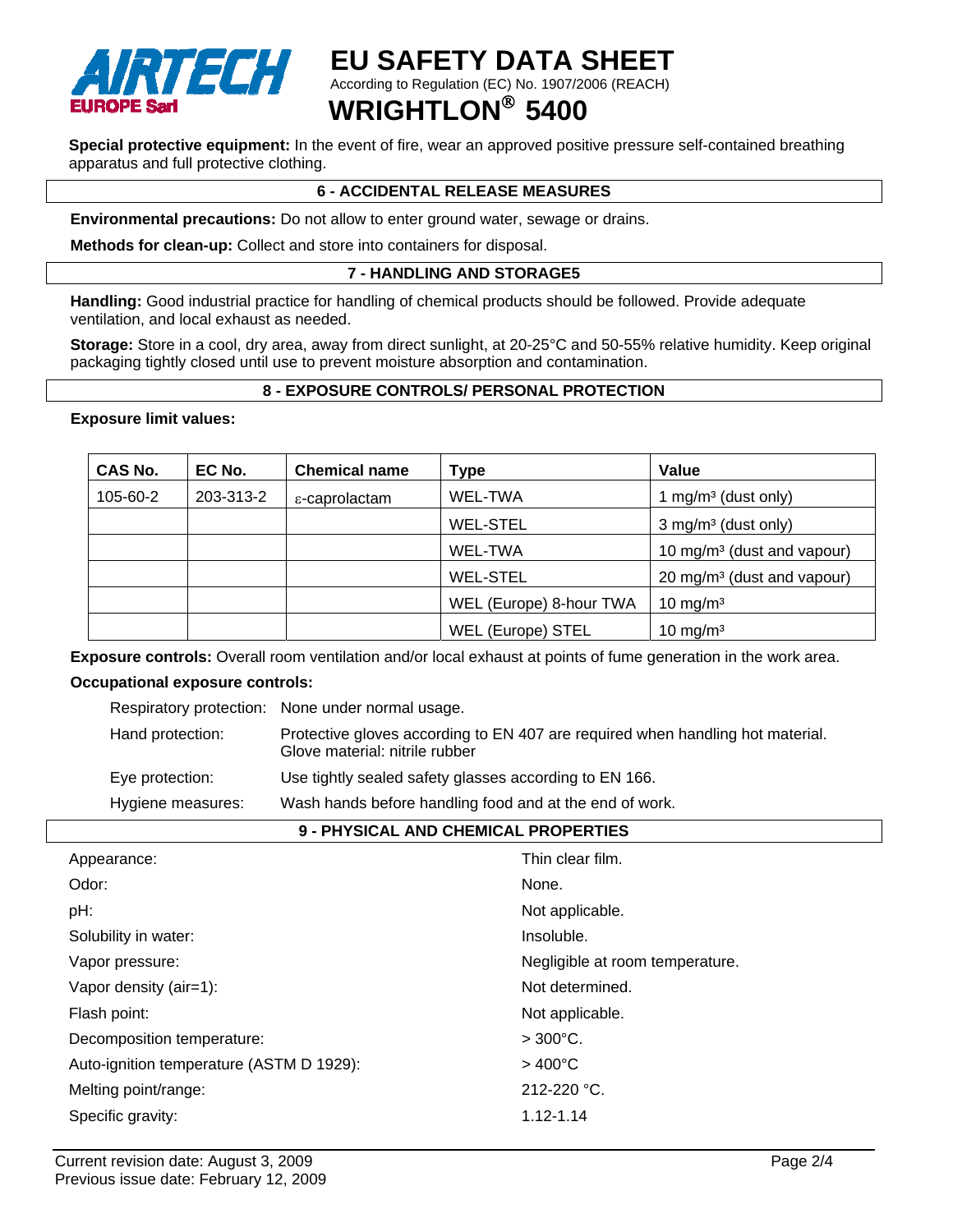

**EU SAFETY DATA SHEET**  According to Regulation (EC) No. 1907/2006 (REACH)

® **WRIGHTLON 5400** 

# **10 - STABILITY AND REACTIVITY**

**Conditions to avoid:** Heating above 300°C.

**Materials to avoid:** Strong acids and strong oxidizing agents.

**Hazardous decomposition products:** In case of thermal decomposition, during overheating or combustion, toxic gases or fumes may be evolved: carbon monoxide, carbon dioxide, nitrogen oxides, small amounts of hydrogen cyanide, ε-caprolactam and combustion by-products (hydrocarbons).

**Additional information:** The product is stable at the handling and storage conditions recommended per § 7 of the safety data sheet and under normal processing conditions.

# **11 - TOXICOLOGICAL INFORMATION**

According to the best of our knowledge and to our experience, the product is not harmful to health provided that it is correctly handled and used according to the given recommendations.

# **12 - ECOLOGICAL INFORMATION**

**Ecotoxicity:** Water hazard class: 1 = mild water pollutant

**Persistence and degradability:** Product is not biodegradable. The insoluble part can be disposed of mechanically in suitable waste water cleaning plants.

**Additional ecological information:** Do not allow to enter ground water, sewage or drains.

# **13 - DISPOSAL CONSIDERATIONS**

**Disposal recommendations:** Like most thermoplastics, the product can be recycled. Where possible, recycling is preferred to landfill or incineration. Disposal of the product and the packaging must be done in compliance with local, state and federal regulations.

European waste key numbers: 070213 = Plastic waste

**Contaminated packaging:** Waste key number 150101 – Paper and cardboard packaging.

Waste key number 150102 – Plastic packaging.

#### **14 - TRANSPORT INFORMATION**

Not classified as a hazardous material with respect to transportation regulations (ADR for road, RID for rail, IMDG for sea and ICAO/IATA for air transport).

# **15 - REGULATORY INFORMATION**

#### **Classification:**

Code letter and hazard symbol: not applicable.

R phrase (s): not applicable.

S phrase (s): not applicable.

#### **National regulations – EC member states:**

Volatile organic compounds (VOC): 0% by weight.

#### **National regulations – USA:**

NFA Hazard rating:

Health: 0 (Minimal)

Fire: 1 (Slight)

Reactivity: 0 (Minimal)